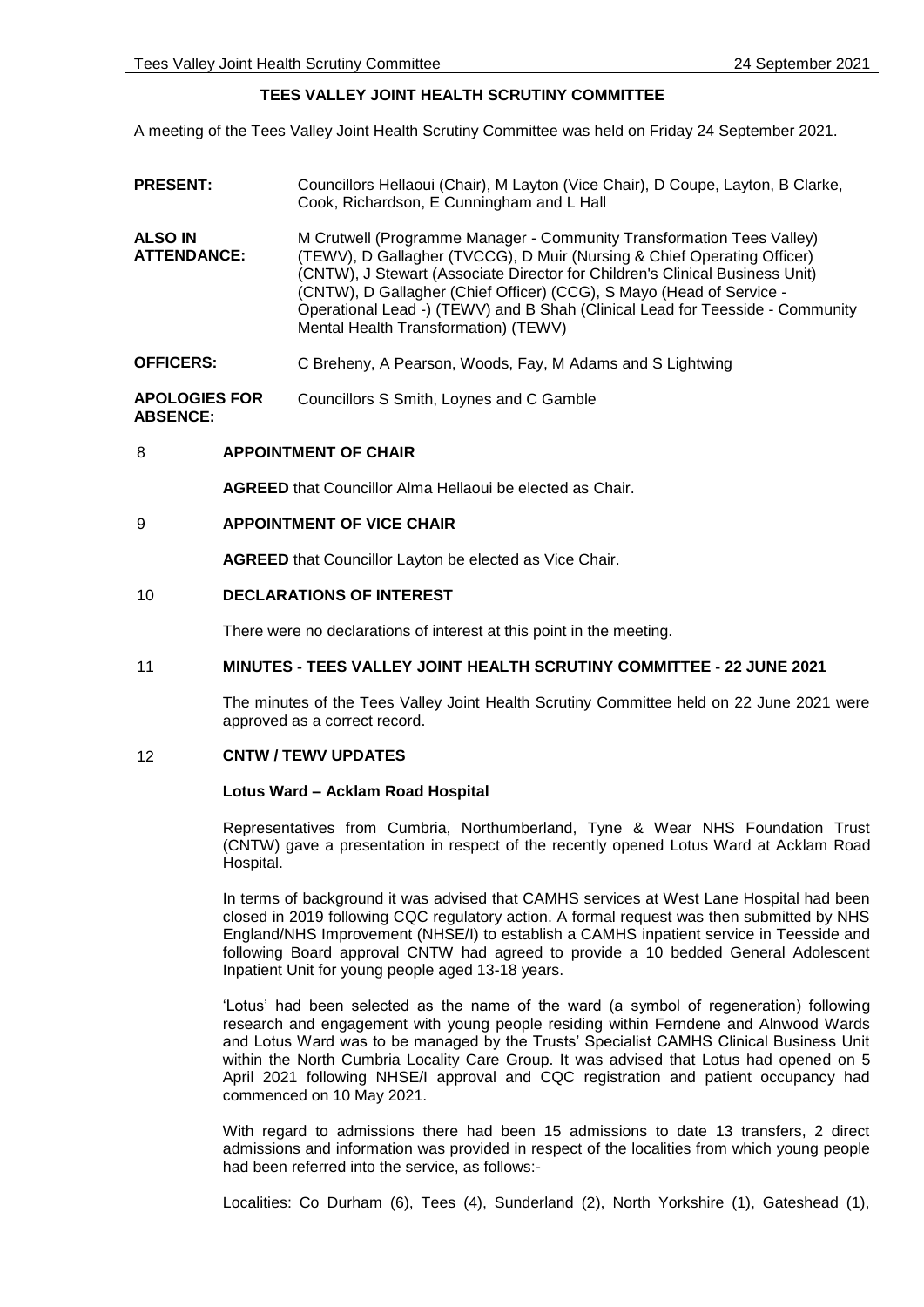North Cumbria (1) and the average length of stay was 34 days.

As part of the ensuing discussions the following points/questions were raised:

• In response to a query as to how confident CNTW were that the measures taken this time would work and the issues experienced in the past would not be repeated. It was emphasised that CNTW was confident in the approach it had taken to establishing the unit and the whole team around getting the environment right and ensuring value based recruitment. In terms of staffing ratio it would be one of the better established wards, the clinical leadership and number of Band 6 staff appointed would ensure staff at the unit had considerable experience. This was further strengthened by the presence of Medical Directors.

 Reference was made to the need to at times use restraint to safeguard individuals, other patients and staff but there would be no use of mechanical restraint at Lotus.

**AGREED** that the information in the presentation be noted and a visit to Lotus Ward for members of the Committee be arranged in advance of the next meeting.

#### **Working collectively to review the mental health system - Update**

Representatives from Tees, Esk and Wear Valleys NHS Foundation Trust (TEWV) gave a presentation entitled working collectively to review the Mental Health System. The presentation highlighted the vision and outcomes envisaged for Community Mental Health Transformation, the action that had been taken over the last 6 months, how staff and service users had been involved, the PCN pilot and developments including the introduction of PCN Mental Health Practitioners, Patient Feedback and the Design Event.

It was advised that the aim of NHS England's Community Mental Health Transformation Programme was to develop an operational place based model for Adult Mental Health (AMH) and Mental Health Services for Older People (MHSOP) functional community services which were integrated with Primary Care Networks (PCNs) and Voluntary Care Sector (VCS) services and delivered services to meet the needs of those with severe mental illness. The model needed to be coproduced with staff, stakeholders, the local community, service users and carers.

It was envisaged that the new model would ensure:-

- People received a good-quality assessment at whatever point they presented
- Meaningful interventions for mental health problems were readily available and accessible
- Location was most appropriate to people's needs

 Care could be stepped up where or when more specialist care was required, and stepped down, in a flexible manner without the need for cumbersome referrals and repeated assessments

 There were effective links with community assets to support and enable people to become more embedded within their community and to use those assets to support their mental health.

As part of the ensuing discussions the following points/questions were raised:

 Members expressed the view that it was quite overwhelming in terms of the scope and amount of work involved;

• In terms of feedback, often the percentages were low and it was queried as to the percentage of feedback received in respect of the PCN pilot. In response it was advised that every patient seen via the PCN Mental Health Practitioner was invited to provide feedback and the feedback percentage was approximately 6 per cent, which was quite significant. It was noted that 6 per cent in terms of the family/friends test carried out in the NHS was quite a high response rate. In effect that would equate to 1,440 responses from 24,000 appointments;

 A Member commented on the emphasis on patient need rather than service need, which was positive, however concerns were expressed that potentially there would be higher demand in certain areas and it was queried how this would be managed. It was acknowledged that the need for mental health support had increased significantly over the last few years and this investment was a real step forward in increasing the number of staff and services people could access from community mental health services. In addition there had been significant investment in the IAPT services in Tees so there was investment in increasing the number of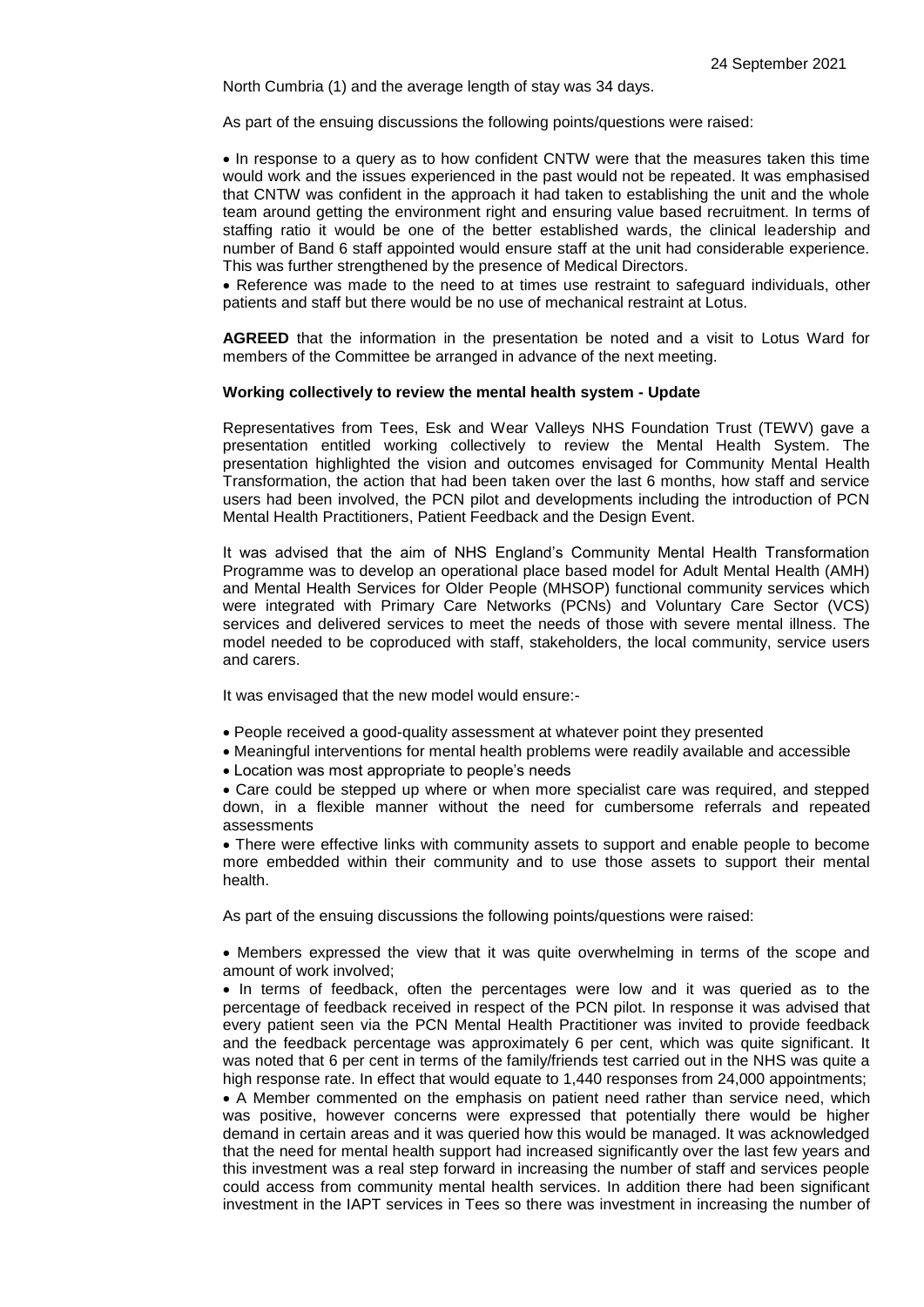assessments at the front end. However, understandably demand in specific areas remained an area of concern. It was emphasised that some of TWEV's capacity was hampered by people being moved around the system whereas this was an opportunity for people to be seen once and to ensure that their care was co-ordinated. There was work currently undertaken that would no longer be undertaken once the system had been redesigned as a collective. Members expressed the view that this approach felt very encouraging.

 The work was such that no matter how much money was invested mental health services the work would increase, potentially a 40 per cent increase owing to COVID but if as a system we were able to get this right in terms of a system approach with Primary Care, VSC, TEWV and substance misuse services and agree on a system approach in which the patient came first and services would approach patients rather than the patient have to visit a whole host of services then we would have a service for the future.

• In response to a query it was emphasised that this was the start of a journey on what our interface of services would look like in the future. There was also the potential to look at locality working to strengthen the model as the 'ask' could be different in Middlesbrough, Stockton, Hartlepool, Darlington and Redcar & Cleveland.

**AGREED** that the information in the presentation be noted.

13 **LOCAL NHS / PUBLIC HEALTH RESPONSE TO COVID-19**

The Director of Public Health (South Tees) provided an update on the ongoing Covid-19 situation and made the following points:

• In terms of the national summary, it was shown where the Tees Valley was sat in the national rankings, with Middlesbrough in 36<sup>th</sup> and Stockton in 65<sup>th</sup>. The point was made that in effect all the rates in the Tees Valley were very similar, with sustained community transmission at around 300 cases per 100,000. The rate had fallen from around 400 per 100,000 in the previous week or two and whilst rates were high they did appear to be falling at the moment.

 In respect of cases by specimen date there was no real discernible fall, although the rates did show that rates were beginning to fall following an increase from when the schools had returned after the half term break. All of the local authorities in the Tees Valley were following the same patterns in terms of case rates.

 The cases by age band were highlighted and it was noted that for all of the local authorities within the Tees Valley the 10-14 and 15-19 age band up to 19 September 2021 had been significantly higher than the other age bands. There was also a slight increase in the older age group, which was potentially caused by waning immunity but further details would be provided to the Committee in respect of the booster

 Reference was made to the hospital data, the number of hospital COVID patients in County Durham and Darlington was 195, South Tees 75 and North Tees and Hartlepool 43. The figures for County Durham and Darlington appeared to be increasing and the Director of Public Health at Darlington had advised that the increase had largely been driven by an increase in Durham. It was unclear why the figures for North Tees were slightly lower than South Tees but potentially this could be owing to the overall numbers in the respective catchment areas.

• In terms of the hospital bed occupancy levels, theses were currently around 80 per cent in North Tees, South Tees and Durham and Darlington, with Hartlepool moving into 90 per cent occupancy rates. The point was made that there was the potential that once winter emergency activity started to increase COVID patients adding to overall activity would become significant if the numbers did not start to fall.

 Mortality rates across the Tees Valley were significant and the rates were 260 per 100,000 for those with COVID mentioned on the death certificate to 307 per 100,000 for Hartlepool, with excess deaths above the average figures for the period 2015 – 2019 being significant.

• In terms of vaccination uptake, a phenomenal effort had been undertaken by the NHS supported by the local authorities, public health teams and broader teams in terms of supplementing the national programme with pop-ups in an effort to target communities that had lower vaccination uptake rates.

• In effect the percentage coverage reflected the deprivation demographics across the Tees Valley, with Darlington and Redcar and Cleveland being more affluent than Middlesbrough and Hartlepool and thereby having higher take up rates of the vaccine. Middlesbrough's figures were also impacted by a higher BME population, as vaccination rates in these communities tended to be a bit lower. Sustained efforts were being made to increase the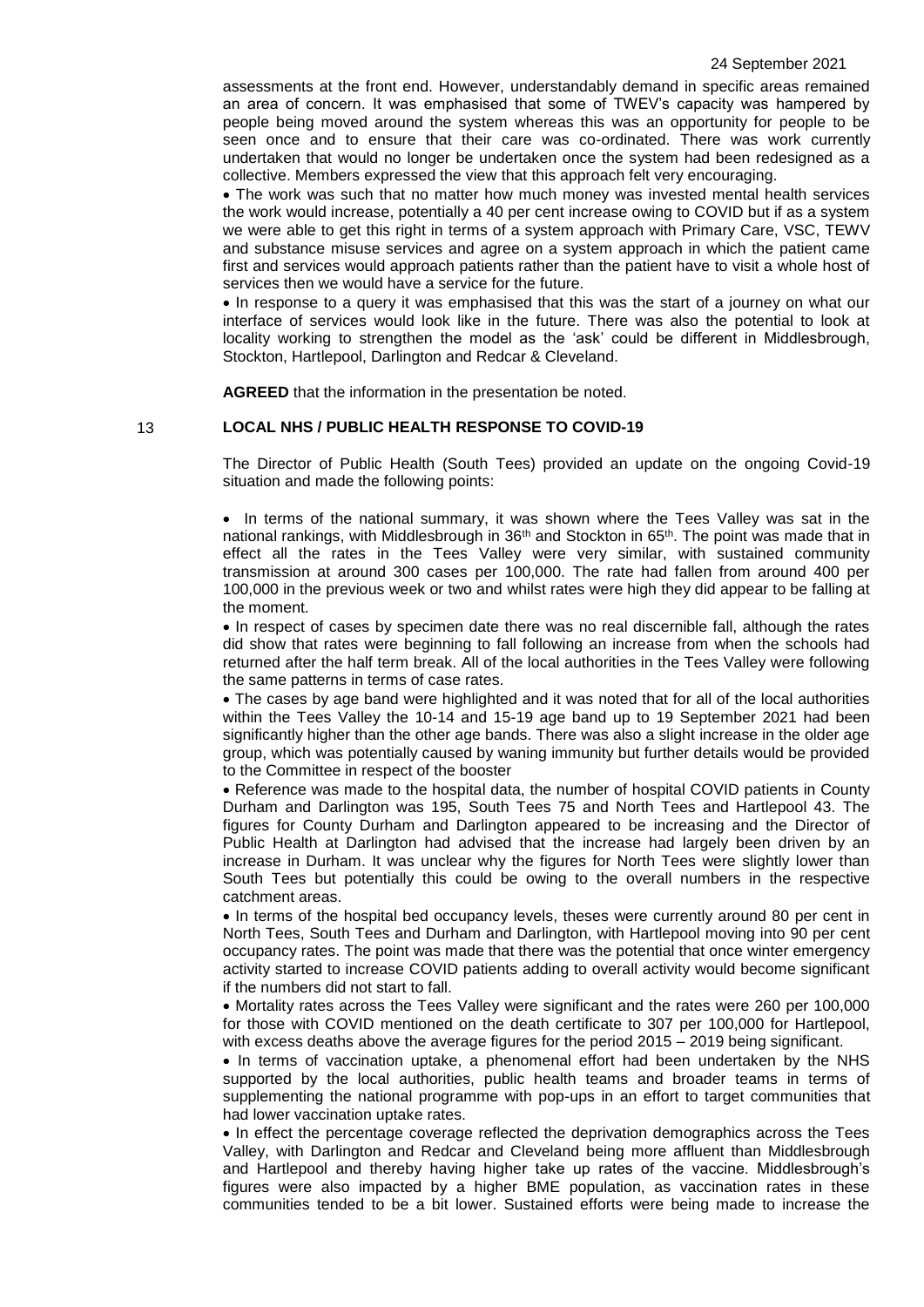vaccination rates.

 The over 50's unvaccinated had remained an area of focus in Middlesbrough and Redcar and Cleveland. However, the figures had remained stubbornly high. The figure for Middlesbrough, which currently stood at 4,300 had been reduced down from just over 5000 a few months ago. The figure was therefore coming down but clearly the highest level of risk for hospitalisation with COVID was in the unvaccinated over 50's. The majority of those over 50's that had not received a vaccination were in their 50's and there was an over representation of men, with approximately 62 per cent of those over 50 unvaccinated being men. Efforts were being made to target men over 50 in an effort to increase that uptake.

• In summary there was sustained community transmission and significantly lower rates of hospital activity, illness and mortality than would have been seen prior to the vaccine programme. However, there were still numbers in hospital that would cause issues as the winter period approached unless COVID admissions started to fall.

The Chief Executive of Tees Valley Clinical Commissioning Group (CCG) provided an update in respect of the vaccination programme, hospital pressures and blood bottles and made the following points:-

• In terms of hospital pressures community infection rates remained high and colleagues in primary care and social care had expressed the view that in light of current demand on services it already felt as though it was January. This meant that there was an even greater need to undertake careful planning for winter assuming that COVID hospital rates would persist and pertain into the winter.

• There was effectively a double whammy in terms of pressures in that there were patients presenting with COVID but inevitably there were also staff contracting COVID or needing to self-isolate. This further added to the pressures along with the need to maintain infection prevention control measures – social distancing, wearing of masks further compounded the pressures.

 An added pressure in terms of public frustration was sadly exhibiting itself in un-condonable abuse, verbal abuse for reception staff, clinical staff and there was a need to work with all partners in order to ensure this stopped. Patients were being asked to be patient patients but their frustrations were understood.

• In terms of vaccinations there had been an immense and very well co-ordinated, collaborative process with not only the NHS and the Council but with the Fire Brigade, volunteers and a whole range of people who had worked extremely hard to get us to the point where we were at now.

 Reference was made to the recent guidance, as issued last week, in respect of healthy people and young children (age 12-15) and also the phase 3 booster vaccination. In terms of 12-15 year olds there was a universal offer with the Pzifer vaccine, which consisted of one dose that would largely be delivered in schools by those who normally delivered the school vaccination programmes. The objective was to get as many people safely and quickly vaccinated before the October half term. The programme was to commence no later than 22 September 2021, the programme had now commenced and was underway. There had been a huge effort from schools, who had enabled the facilities to accommodate the staff that went into schools to deliver this programme.

 With reference to the national advice in respect of the phase 3 booster programme it was noted that people who had received their vaccination in phase 1 would be offered after 6 months times. Consideration was therefore currently being given to how this would be best administered. There was a preference from the national committee, the JCVI, for the Pzifer vaccine to be used as the third booster dose irrespective of the dose given previously.

• In terms of the cohorts aspect the first phase of this phase 1 (cohorts 1-9) involved all residents of Care Homes, all adults aged 50 and above. Phase 2 (Cohorts 10-13) encompassed included those 15-60, as well as children and young people 12-15 that were at risk or in households where there were risks because of susceptibility to infection. Phase 3, which was the current focus, included the 12-15 year olds, the booster cohort and continued to offer phase 1 and phase 2 for those that had yet to be vaccinated (an evergreen offer).

 The vaccinations were being delivered by a range of partners including the Primary Care Networks (PCNs), mass vaccination centres, the pharmacy sites plus others. There were 14 PCNs across the Tees Valley including Darlington and they had been delivering vaccine services throughout phases 1 and 2. Some of the PCN's were signing up to Phase 3 and had been approved. Efforts were being made to reach a point where vaccinations could be given for flu and COVID at the same time where practical.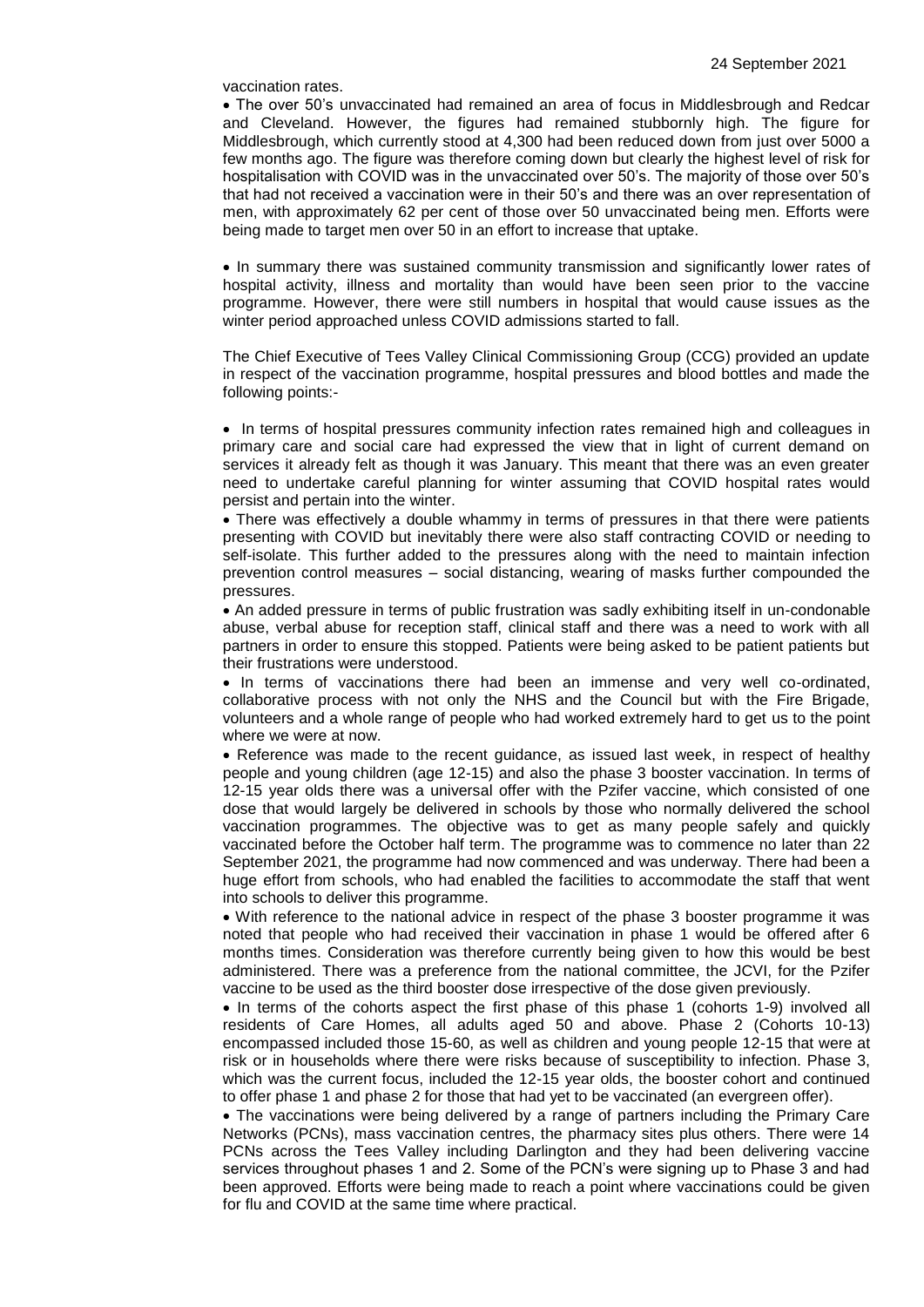• It was noted that many people had received their vaccines through the mass vaccinations sites, which were operated by colleagues from Newcastle Hospitals. In the Tees Valley this included the Riverside Football Club in Middlesbrough and Darlington Arena. In addition there were now a number of pharmacy sites offering vaccinations, with 53 across the Tees Valley having expressed interest in providing this service. Some were currently awaiting approval from NHS England and once approved this would ensure the Tees Valley was able to provide a blended offer in terms of providing COVID vaccinations.

 It was highlighted that the key area of focus now was in encouraging those people that had not received their first or second vaccine to attend walk-in clinics, pop-up clinics and various vaccine buses, where appointments were not required.

 A further key area of focus was not to exacerbate the health inequalities already prevalent in the Tees Valley but to target vaccinations to try and reduce some of those.

 Reference was made to performance across the five Tees Valley Local Authorities and it was noted that for cohorts 1-9, quite good progress had been made with 89 per cent for first vaccines, 92 per cent for second vaccines. In respect of cohort 10 it was slightly less with rates of 75 and 80 respectively. Cohort 11 and 12 were harder to reach and more time was being spent on reaching these cohorts.

 It was acknowledged that there was still work to do and the national target was to achieve 90 per cent of people vaccinated.

It was queried whether the hospital figures were under control, as although there were events that being held where social distancing was taking place and there were others where this clearly was not the case. Vaccinations would soon be waning and there remained a cohort of people who had not received either their first or second dose and therefore was there a need to be concerned that hospitalisations would increase. It was advised that the health service and social care services were coping but only just but hopefully efforts could be made collectively as partners to get the message out to the public about vaccinations but equally the importance of still adhering to social distancing and the wearing of masks. Although not mandatory, convincing people that there was a safe way to get through the pandemic not only for them for the NHS and social services as well. The Director of Public Health expressed the view that the communications issue was difficult, as the clarity nationally on the wearing of face masks was an individual responsibility and lack of promotion of frequent testing to protect yourself, family and others but it was difficult to cut through national noise. The current national message was slightly more relaxed than that preferred by the Director of Public Health.

In terms of working with schools there was still significant demand for mass testing and interest from everyone in doing the right thing.

In was queried whether there was any data on the number of pregnant women having the vaccine and whether there were efforts to promote the take up the vaccine by women who were pregnant now there was more known about its safety. It was advised that it was part of the conversation during midwifery and health visitor visits and was built into the appointment process. Pregnant women were being advised that it was safe to have the vaccine and were being encouraged to do so. Statistical information in respect of this issue could be obtained from midwifery and fed back to the Committee.

Reference was made to current research in respect of the COVID vaccination for pregnant women and it was queried whether there was a best source of evidence that people could be referred to. The Director of Public Health advised that this information was available and sources would be shared with the Committee following the meeting.

In terms of other countries opting to vaccinate children under 12 it was queried whether this was something that would be considered in the UK. The point was made that any additional programme would bring capacity issues, however, as any vaccination programme for children under 12 would be delivered by the school immunisation teams it would be a pressure on that resource.

The Chief Executive of Tees Valley CCG advised that in terms of the blood bottle issue this was a global issue and there had been some severe supply issues. Tees Valley CCG had been notified of these in August 2021 and a national approach had been adopted. It was anticipated that the constraints would be removed in late September but in order to deal with the reduction in supply nationally measures had been taken to maximise the use of the resources available. Part of the approach had been about sharing tubes between hospitals